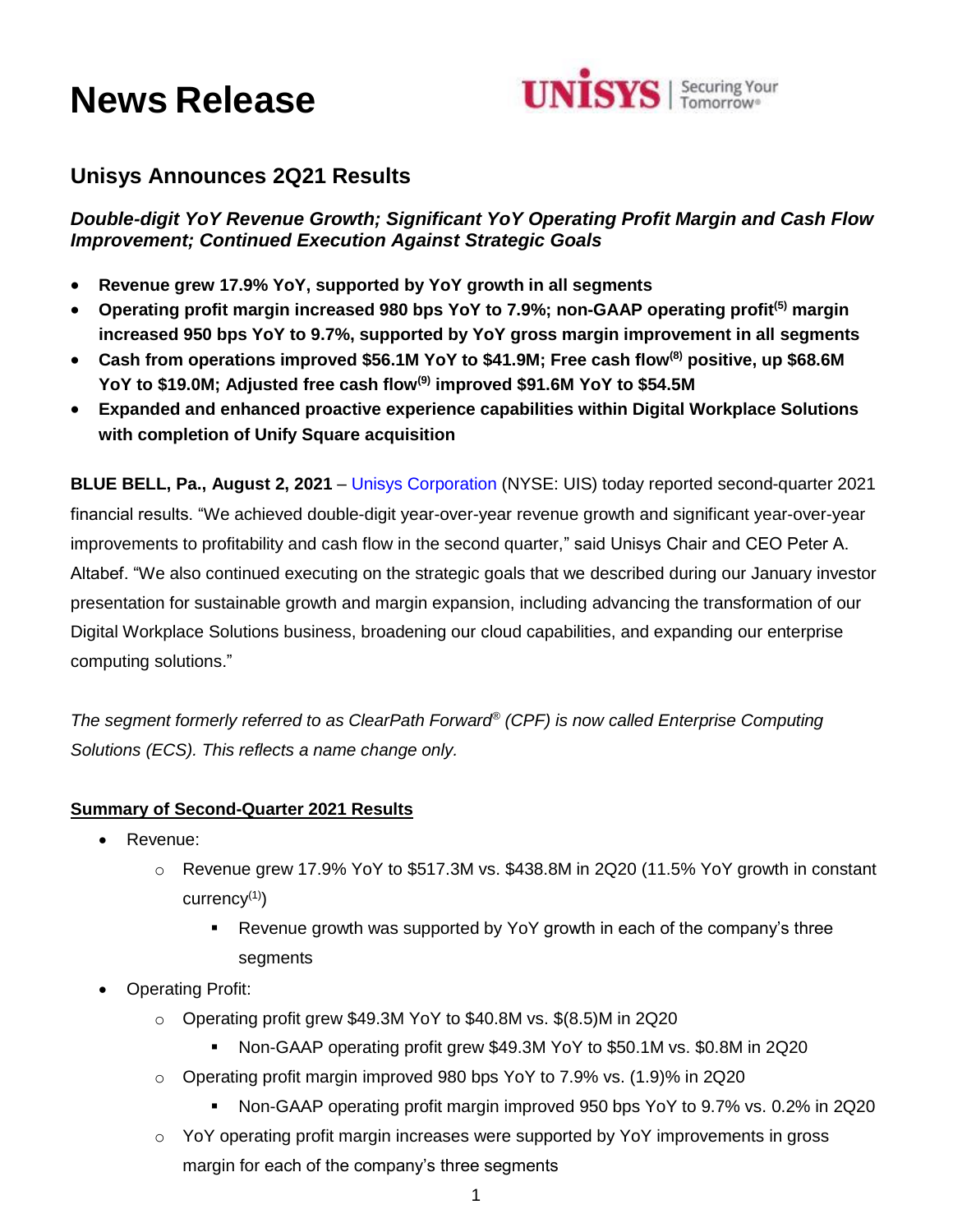- Adjusted EBITDA and Net Income:
	- $\circ$  Adjusted EBITDA<sup>(6)</sup> increased 124.8% YoY to \$94.4M vs. \$42.0M in 2Q20
		- Adjusted EBITDA margin improved 860 bps YoY to 18.2% vs. 9.6% in 2Q20
	- $\circ$  The company completed its goal of \$1.2B in gross pension liability reductions during the quarter, and recognized settlement charges of \$210.7M (\$2.37 per diluted share) related to its most recent pension liability-reduction initiatives
		- Net loss from continuing operations was \$140.8M vs. a net loss of \$76.5M in 2Q20, with the noted settlement charges of \$210.7M exceeding the size of the net loss
		- Net income margin of  $(27.2)$ % vs.  $(17.4)$ % in  $2Q20$   $(980$  bps decline)
	- $\circ$  Non-GAAP net income from continuing operations<sup>(7)</sup> improved \$55.7M YoY to \$46.0M vs. \$(9.7)M in 2Q20
		- Non-GAAP net income margin improved 1110 bps to 8.9% vs. (2.2)% in 2Q20
- Earnings Per Share from Continuing Operations:
	- $\circ$  As noted above, the company completed its \$1.2B pension liability-reduction goal during the quarter and recognized related settlement charges
		- Loss per share from continuing operations of \$2.10 vs. a loss of \$1.21 in 2Q20, with the noted settlement charges of \$2.37 per diluted share exceeding the size of the net loss per share
		- Non-GAAP diluted earnings per share from continuing operations<sup>(7)</sup> improved \$0.83 to \$0.68 vs. \$(0.15) in 2Q20
- Cash Flow:
	- o Cash from operations improved \$56.1M to \$41.9M vs. cash used in operations of \$14.2M in 2Q20, helped by margin improvements
	- $\circ$  Free cash flow improved \$68.6M to \$19.0M vs. \$(49.6)M in 2Q20, helped by capex being lower by 35.3% in 2Q21
	- o Adjusted free cash flow improved \$91.6M to \$54.5M vs. \$(37.1)M in 2Q20
- Backlog:
	- $\circ$  Total company backlog<sup>(2)</sup> of \$3.3B vs. \$3.4B as of 1Q21
		- Sequential decline in backlog due to a delay in signing of one large new DWS contract, which has since been signed.

## **Financial Highlights by Segment:**

DWS:

- DWS revenue grew 9.7% YoY to \$146.5M vs. \$133.5M in 2Q20 (4.4% YoY growth in constant currency)
	- $\circ$  YoY growth reflects increased revenue from proactive experience solutions and improvement in businesses that were impacted by COVID-19
- DWS gross profit grew 144.9% YoY to \$22.3M vs. \$9.1M in 2Q20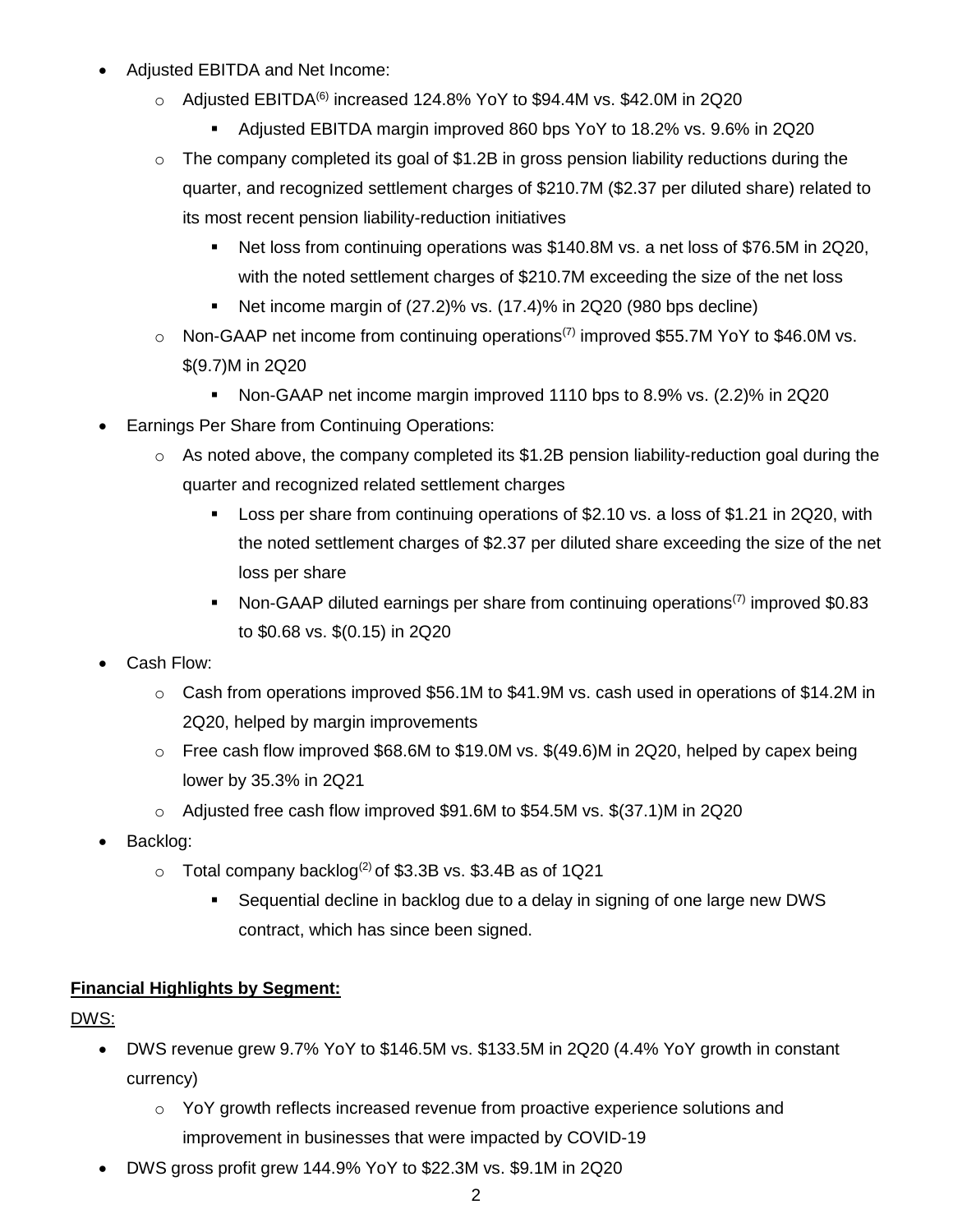- o DWS gross margin improved 840 bps YoY to 15.2% vs. 6.8% in 2Q20
- During 2Q21, the company signed a contract with a consortium of U.S.-based energy companies (a new client for Unisys) to provide a full range of IT solutions including digital workplace, application support and cloud & infrastructure, all with security oversight and protection. The agreement highlights the use of Unisys' IP-led solutions, including InteliServe™ and CloudForte®, to improve productivity and deliver a superior employee experience.

#### C&I:

- C&I revenue grew 9.9% YoY to \$124.4M vs. \$113.2M in 2Q20 (5.9% YoY growth in constant currency)
	- o C&I revenue growth supported by 15.7% YoY growth in C&I revenue in the U.S. & Canada
- C&I gross profit grew 163.2% YoY to \$15.6M vs. \$5.9M in 2Q20
	- o C&I gross margin improved 730 bps YoY to 12.5% vs. 5.2% in 2Q20
- During 2Q21 the company signed a contract that spans both DWS and C&I with the State of Wisconsin Department of Workforce Development, a new client, to provide a cloud-based contact center solution that will improve the experience of how citizens interact with government. Through this new solution, Wisconsin citizens will be able to contact various government programs more quickly, and all contacts they have with these programs will be seamlessly linked across platforms to improve access and ensure better customer service.

#### ECS:

- ECS revenue grew 40.2% YoY to \$169.5M vs. \$120.9M in 2Q20 (32.9% YoY growth in constant currency)
	- $\circ$  YoY revenue growth was supported by higher license renewal revenue than anticipated, driven by higher-volumes than expected
	- o ECS services revenue also grew 2% YoY
- ECS gross profit grew 83.6% YoY to \$104.2M vs. \$56.8M in 2Q20
	- o ECS gross margin improved 1430 bps YoY to 61.3% vs. 47.0% in 2Q20
- During 2Q21, the Company signed a contract expansion with one of the largest financial services institutions in Brazil for consulting and application services for their ClearPath Forward and related application environment, including development and modernization related to the integration of more than 90 systems to support the institution's mortgage processing operation across different states, channels and partners in the country. Unisys will also deploy Stealth™ software to secure multiple state applications.

#### **Conference Call**

Unisys will hold a conference call August 3 at 8:00 a.m. Eastern Time to discuss its results. The listen-only webcast, as well as the accompanying presentation materials, can be accessed on the Unisys Investor website at [www.unisys.com/investor.](http://www.unisys.com/investor) Following the call, an audio replay of the webcast, and accompanying presentation materials, can be accessed through the same link.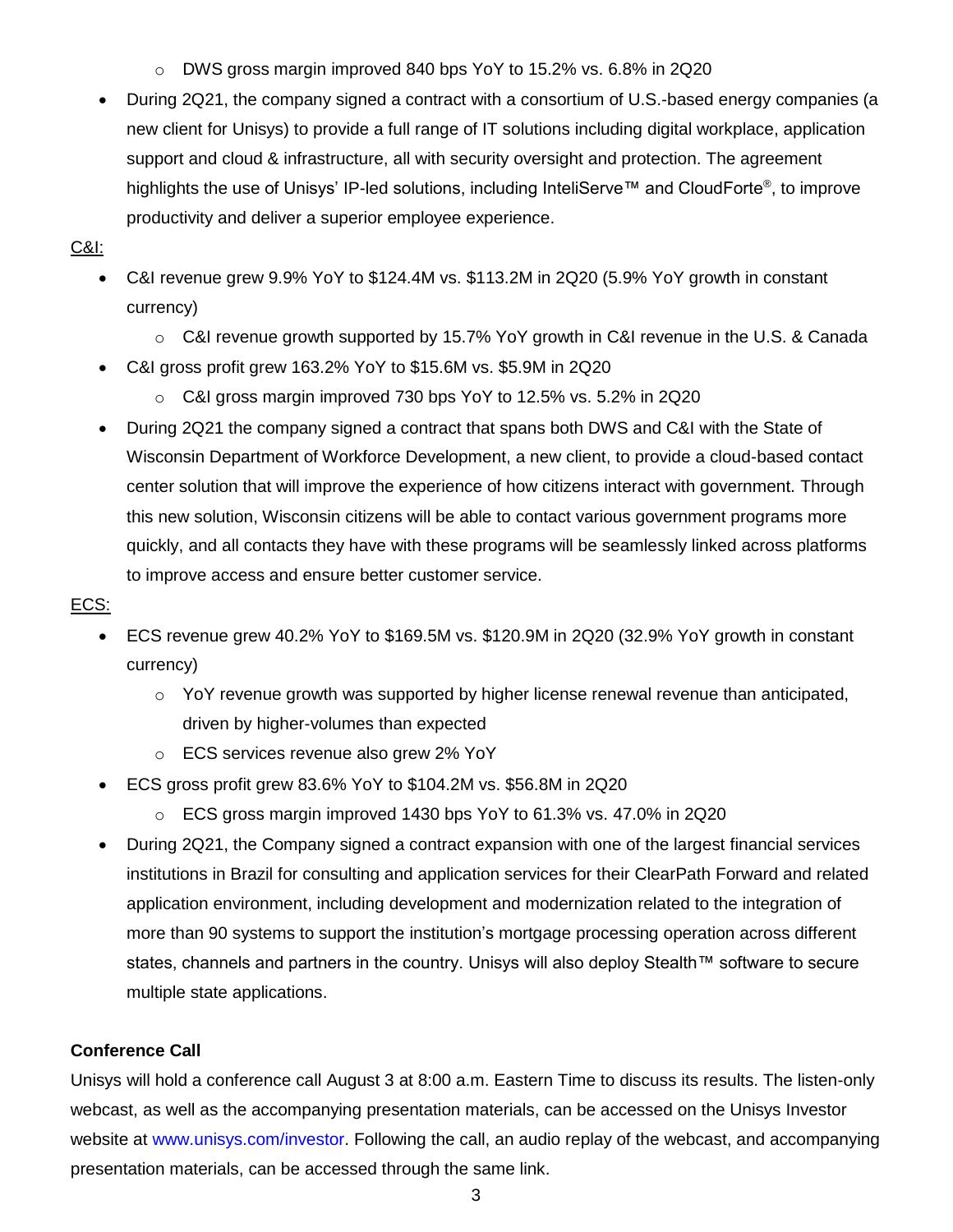(1) **Constant currency** – The company refers to growth rates in constant currency or on a constant currency basis so that the business results can be viewed without the impact of fluctuations in foreign currency exchange rates to facilitate comparisons of the company's business performance from one period to another. Constant currency is calculated by retranslating current and prior period results at a consistent rate.

(2) **Backlog** – Represents future revenue associated with contracted work which has not yet been delivered or performed. Although we believe this backlog is firm, we may, for commercial reasons, allow the orders to be cancelled, with or without penalty.

(3) **Pipeline** – Pipeline represents prospective sale opportunities being pursued or for which bids have been submitted. There is no assurance that pipeline will translate into recorded revenue.

(4) **Total Contract Value** – TCV is the estimated total contractual revenue related to contracts signed in the period without regard for cancellation terms. New business TCV represents TCV attributable to new scope for existing clients and new logo contracts.

#### **Non-GAAP and Other Information**

Although appropriate under generally accepted accounting principles ("GAAP"), the company's results reflect charges that the company believes are not indicative of its ongoing operations and that can make its profitability and liquidity results difficult to compare to prior periods, anticipated future periods, or to its competitors' results. These items consist of certain portions of post-retirement, debt exchange and extinguishment and cost-reduction and other expenses. Management believes each of these items can distort the visibility of trends associated with the company's ongoing performance. Management also believes that the evaluation of the company's financial performance can be enhanced by use of supplemental presentation of its results that exclude the impact of these items in order to enhance consistency and comparativeness with prior or future period results. The following measures are often provided and utilized by the company's management, analysts, and investors to enhance comparability of year-over-year results, as well as to compare results to other companies in our industry.

(5) **Non-GAAP operating profit** – The company recorded pretax post-retirement expense and pretax charges in connection with cost-reduction activities, debt exchange/extinguishment and other expenses. For the company, non-GAAP operating profit excluded these items. The company believes that this profitability measure is more indicative of the company's operating results and aligns those results to the company's external guidance, which is used by the company's management to allocate resources and may be used by analysts and investors to gauge the company's ongoing performance.

4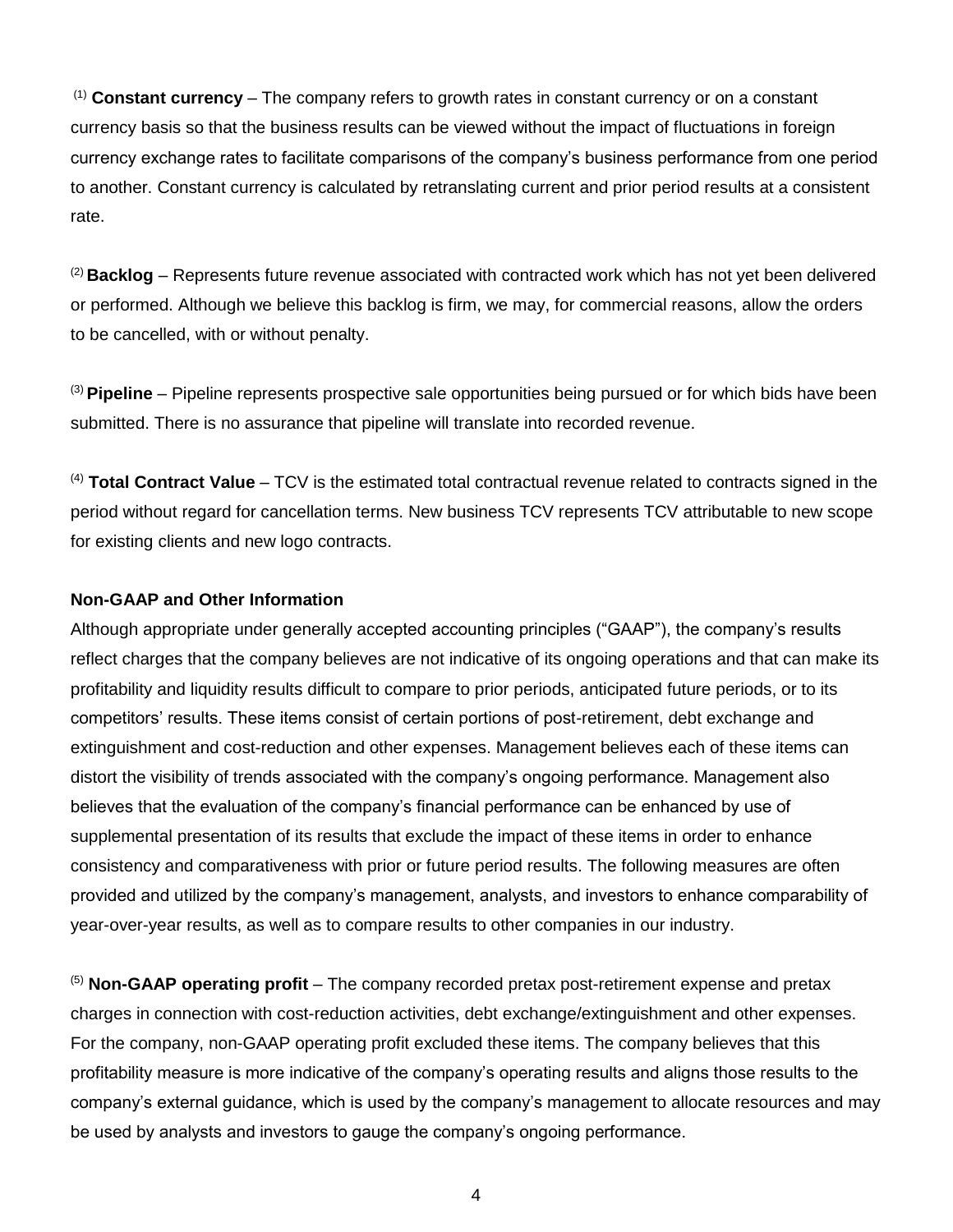(6) **EBITDA & adjusted EBITDA** – Earnings before interest, taxes, depreciation and amortization ("EBITDA") is calculated by starting with net income (loss) from continuing operations attributable to Unisys Corporation common shareholders and adding or subtracting the following items: net income attributable to noncontrolling interests, interest expense (net of interest income), provision for income taxes, depreciation and amortization. Adjusted EBITDA further excludes post-retirement, debt exchange/extinguishment, and cost-reduction and other expenses, non-cash share-based expense, and other (income) expense adjustment. In order to provide investors with additional understanding of the company's operating results, these charges are excluded from the adjusted EBITDA calculation.

(7) **Non-GAAP net income and non-GAAP diluted earnings per share** – The company has recorded post-retirement expense and charges in connection with debt exchange/extinguishment and cost-reduction activities and other expenses. Management believes that investors may have a better understanding of the company's performance and return to shareholders by excluding these charges from the GAAP diluted earnings/loss per share calculations. The tax amounts presented for these items for the calculation of non-GAAP diluted earnings per share include the current and deferred tax expense and benefits recognized under GAAP for these amounts.

(8) **Free cash flow** – The company defines free cash flow as cash flow from operations less capital expenditures. Management believes this liquidity measure gives investors an additional perspective on cash flow from on-going operating activities in excess of amounts used for reinvestment.

(9) **Adjusted free cash flow** – Because inclusion of the company's post-retirement contributions, discontinued operations and cost-reduction charges/reimbursements and other payments in free cash flow may distort the visibility of the company's ability to generate cash flow from its operations without the impact of these non-operational costs, management believes that investors may be interested in adjusted free cash flow, which provides free cash flow before these payments. This liquidity measure was provided to analysts and investors in the form of external guidance and is used by management to measure operating liquidity.

#### **About Unisys**

Unisys is a global IT solutions company that delivers successful outcomes for the most demanding businesses and governments. Unisys offerings include digital workplace solutions, cloud and infrastructure solutions, enterprise computing solutions, business process solutions and cybersecurity solutions. For more information on how Unisys delivers for its clients across the commercial, financial services and government markets, visit [www.unisys.com.](http://www.unisys.com/)

#### **Forward-Looking Statements**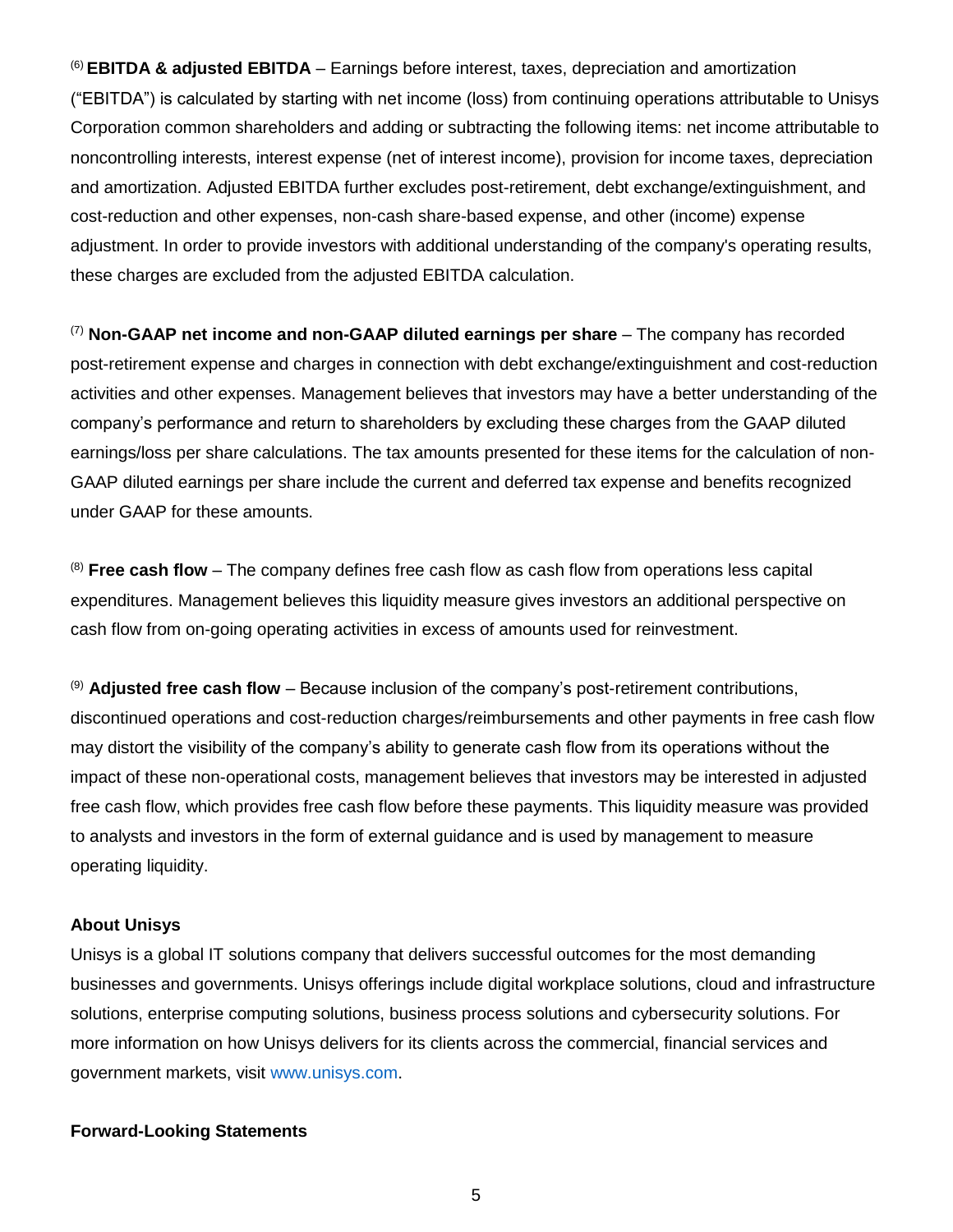Any statements contained in this release that are not historical facts are forward-looking statements as defined in the Private Securities Litigation Reform Act of 1995. Forward-looking statements include, but are not limited to, any projections or expectations of earnings, revenues, annual contract value, total contract value, new business ACV or TCV, backlog or other financial items; any statements of the company's plans, strategies or objectives for future operations; statements regarding future economic conditions or performance; and any statements of belief or expectation. All forward-looking statements rely on assumptions and are subject to various risks and uncertainties that could cause actual results to differ materially from expectations. In particular, statements concerning annual and total contract value are based, in part, on the assumption that each of those contracts will continue for their full contracted term. Risks and uncertainties that could affect the company's future results include, but are not limited to, the following: uncertainty of the magnitude, duration and spread of the novel coronavirus ("COVID-19") pandemic and the impact of COVID-19 and governments' responses to it on the global economy and our business, growth, reputation, projections, prospects, financial condition, operations, cash flows and liquidity, our ability to attract, motivate and retain experienced personnel in key positions; our ability to grow revenue and expand margin in our Digital Workplace Solutions and Cloud and Infrastructure businesses; our ability to maintain our installed base and sell new solutions; the potential adverse effects of aggressive competition in the information services and technology marketplace; our ability to effectively anticipate and respond to volatility and rapid technological innovation in our industry; our ability to retain significant clients; our contracts may not be as profitable as expected or provide the expected level of revenues; our ability to develop or acquire the capabilities to enhance the company's solutions; the potential adverse effects of the concentration of the company's business in the global commercial sector of the information technology industry; our significant pension obligations and required cash contributions and the possibility that we may be required to make additional significant cash contributions to our defined benefit pension plans; our ability to use our net operating loss carryforwards and certain other tax attributes may be limited; the risks of doing business internationally when a significant portion of our revenue is derived from international operations; the business and financial risk in implementing future acquisitions or dispositions; cybersecurity breaches could result in significant costs and could harm our business and reputation; the performance and capabilities of third parties with whom we have commercial relationships; a failure to meet standards or expectations with respect to the company's environmental, social and governance practices; our ability to access financing markets; a reduction in our credit rating; the adverse effects of global economic conditions, acts of war, terrorism, natural disasters or the widespread outbreak of infectious diseases; the impact of Brexit could adversely affect the company's operations in the United Kingdom as well as the funded status of the company's U.K. pension plans; a significant disruption in our IT systems could adversely affect our business and reputation; we may face damage to our reputation or legal liability if our clients are not satisfied with our services or products; the potential for intellectual property infringement claims to be asserted against us or our clients; the possibility that legal proceedings could affect our results of operations or cash flow or may adversely affect our business or reputation; and the company's consideration of all available information following the end of the quarter and before the filing of the Form

6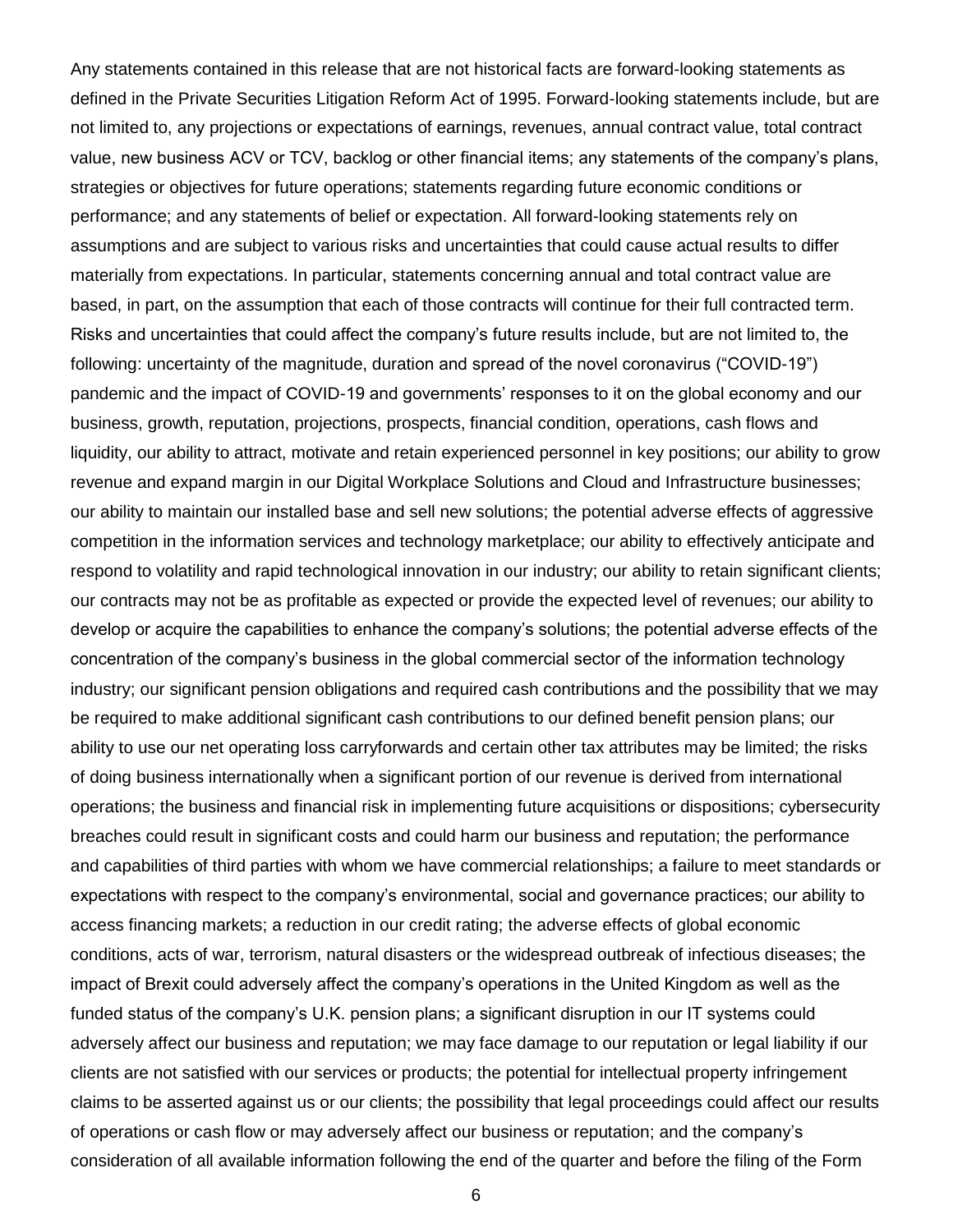10-Q and the possible impact of this subsequent event information on its financial statements for the reporting period. Additional discussion of factors that could affect the company's future results is contained in its periodic filings with the Securities and Exchange Commission. The company assumes no obligation to update any forward-looking statements.

#### **Contacts:**

Investors: Courtney Holben, Unisys, 215-986-3379 [courtney.holben@unisys.com](mailto:courtney.holben@unisys.com)

Media: John Clendening, Unisys, 214-403-1981 [john.clendening@unisys.com](mailto:john.clendening@unisys.com)

###

#### RELEASE NO.: 0802/9843

Unisys and other Unisys products and services mentioned herein, as well as their respective logos, are trademarks or registered trademarks of Unisys Corporation. Any other brand or product referenced herein is acknowledged to be a trademark or registered trademark of its respective holder.

UIS-Q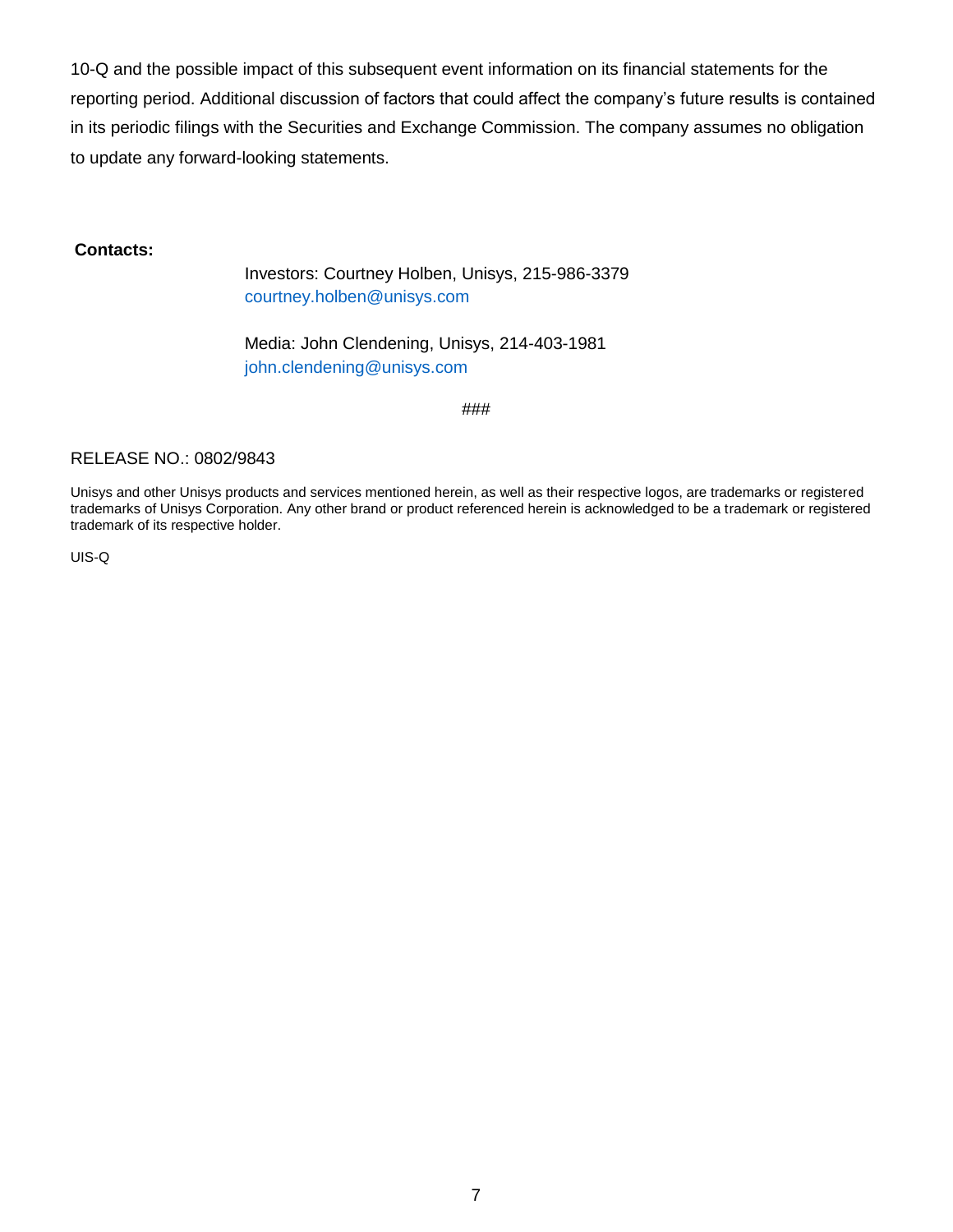## **UNISYS CORPORATION CONSOLIDATED STATEMENTS OF INCOME (LOSS) (Unaudited) (Millions, except per share data)**

|                                                              | <b>Three Months Ended</b><br><u>June 30.</u> |              |               | <b>Six Months Ended</b><br>June 30. |         |  |  |
|--------------------------------------------------------------|----------------------------------------------|--------------|---------------|-------------------------------------|---------|--|--|
|                                                              | 2021                                         | 2020         | 2021          |                                     | 2020    |  |  |
| <b>Revenue</b>                                               |                                              |              |               |                                     |         |  |  |
| Services                                                     | \$<br>430.5                                  | \$<br>396.0  | \$<br>850.9   | \$                                  | 821.9   |  |  |
| Technology                                                   | 86.8                                         | 42.8         | 176.2         |                                     | 132.3   |  |  |
|                                                              | 517.3                                        | 438.8        | 1,027.1       |                                     | 954.2   |  |  |
| <b>Costs and expenses</b>                                    |                                              |              |               |                                     |         |  |  |
| Cost of revenue                                              |                                              |              |               |                                     |         |  |  |
| <b>Services</b>                                              | 337.9                                        | 340.0        | 676.6         |                                     | 715.7   |  |  |
| Technology                                                   | 37.2                                         | 23.9         | 69.1          |                                     | 50.5    |  |  |
|                                                              | 375.1                                        | 363.9        | 745.7         |                                     | 766.2   |  |  |
| Selling, general and administrative                          | 94.6                                         | 80.2         | 184.6         |                                     | 167.0   |  |  |
| Research and development                                     | 6.8                                          | 3.2          | 12.4          |                                     | 9.4     |  |  |
|                                                              | 476.5                                        | 447.3        | 942.7         |                                     | 942.6   |  |  |
| <b>Operating income (loss)</b>                               | 40.8                                         | (8.5)        | 84.4          |                                     | 11.6    |  |  |
| Interest expense                                             | 8.4                                          | 4.6          | 18.5          |                                     | 18.5    |  |  |
| Other (expense), net                                         | (227.8)                                      | (53.7)       | (410.4)       |                                     | (101.8) |  |  |
| Loss from continuing operations before income taxes          | (195.4)                                      | (66.8)       | (344.5)       |                                     | (108.7) |  |  |
| Provision (benefit) for income taxes                         | (53.1)                                       | 9.7          | (44.7)        |                                     | 20.5    |  |  |
| Consolidated net loss from continuing operations             | (142.3)                                      | (76.5)       | (299.8)       |                                     | (129.2) |  |  |
| Net income (loss) attributable to noncontrolling interests   | (1.5)                                        |              | (1.2)         |                                     | 0.5     |  |  |
| Net loss from continuing operations attributable to Unisys   |                                              |              |               |                                     |         |  |  |
| Corporation                                                  | (140.8)                                      | (76.5)       | (298.6)       |                                     | (129.7) |  |  |
| Income (loss) from discontinued operations, net of tax       |                                              | (2.1)        |               |                                     | 1,066.4 |  |  |
| Net income (loss) attributable to Unisys Corporation         | \$<br>(140.8)                                | \$<br>(78.6) | \$<br>(298.6) | \$                                  | 936.7   |  |  |
|                                                              |                                              |              |               |                                     |         |  |  |
| Earnings (loss) per share attributable to Unisys Corporation |                                              |              |               |                                     |         |  |  |
| <b>Basic</b>                                                 |                                              |              |               |                                     |         |  |  |
| Continuing operations                                        | \$<br>(2.10)                                 | \$<br>(1.21) | \$<br>(4.54)  | \$                                  | (2.06)  |  |  |
| <b>Discontinued operations</b>                               |                                              | (0.04)       |               |                                     | 16.97   |  |  |
| <b>Total</b>                                                 | \$<br>(2.10)                                 | \$<br>(1.25) | \$<br>(4.54)  |                                     | 14.91   |  |  |
| <b>Diluted</b>                                               |                                              |              |               |                                     |         |  |  |
| Continuing operations                                        | \$<br>(2.10)                                 | \$<br>(1.21) | \$<br>(4.54)  | \$                                  | (2.06)  |  |  |
| <b>Discontinued operations</b>                               |                                              | (0.04)       |               |                                     | 16.97   |  |  |
| <b>Total</b>                                                 | \$<br>(2.10)                                 | \$<br>(1.25) | \$<br>(4.54)  | \$                                  | 14.91   |  |  |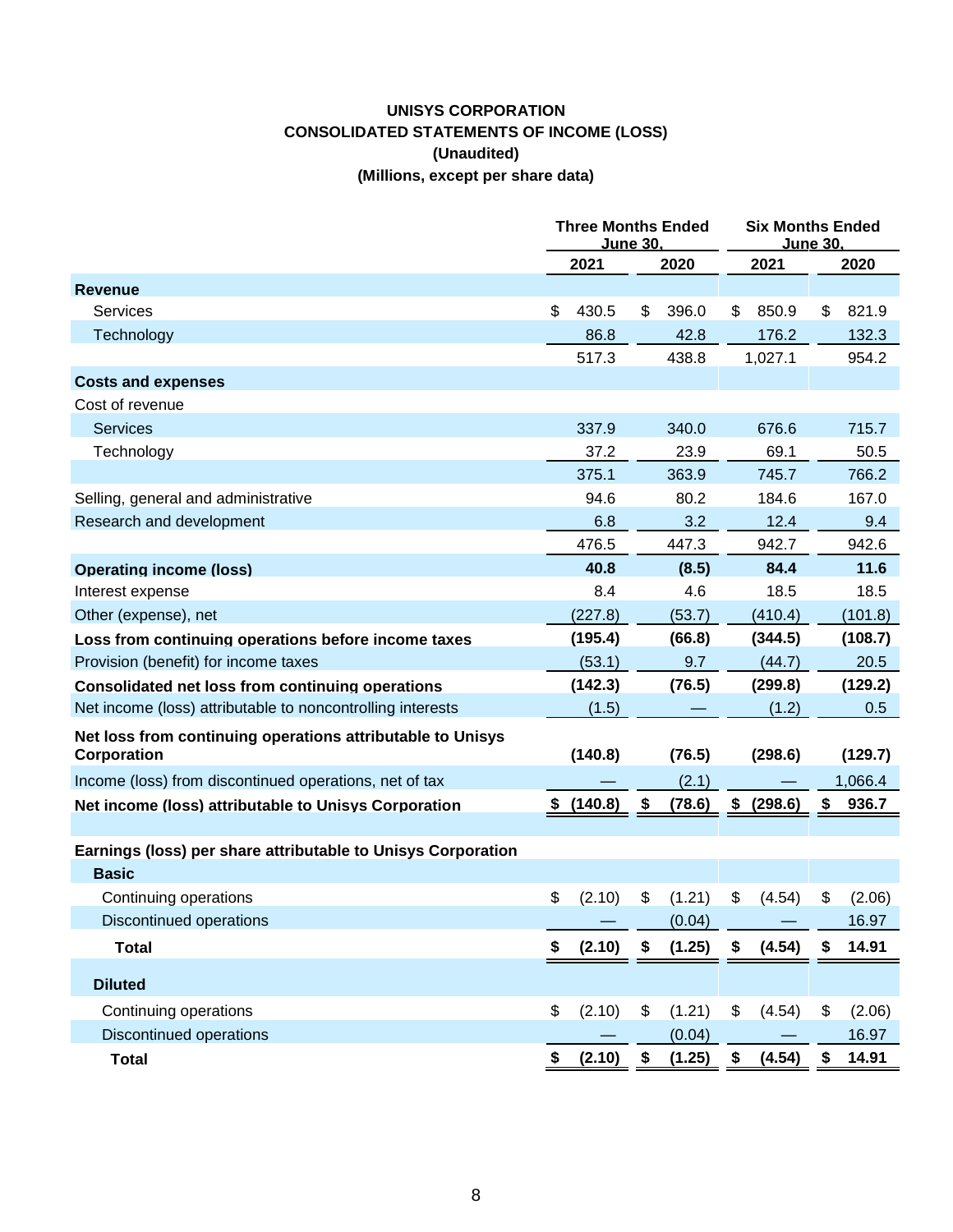## **UNISYS CORPORATION SEGMENT RESULTS (Unaudited) (Millions)**

|                                  |     | Total  |                | <b>DWS</b> | C&I |         | <b>ECS</b> |        |     | Other |
|----------------------------------|-----|--------|----------------|------------|-----|---------|------------|--------|-----|-------|
| Three Months Ended June 30, 2021 |     |        |                |            |     |         |            |        |     |       |
| Customer revenue                 | \$  | 517.3  | $\mathfrak{L}$ | 146.5      | \$  | 124.4   | \$         | 169.5  | \$  | 76.9  |
| Intersegment                     |     |        |                |            |     |         |            | 0.5    |     | (0.5) |
| <b>Total revenue</b>             | \$. | 517.3  | \$             | 146.5      | \$  | 124.4   | \$         | 170.0  | \$. | 76.4  |
| Gross profit percent             |     | 27.5 % |                | 15.2 %     |     | 12.5%   |            | 61.3 % |     |       |
| Three Months Ended June 30, 2020 |     |        |                |            |     |         |            |        |     |       |
| Customer revenue                 | \$  | 438.8  | \$             | 133.5      | \$  | 113.2   | \$         | 120.9  | \$  | 71.2  |
| Intersegment                     |     |        |                |            |     |         |            |        |     |       |
| Total revenue                    |     | 438.8  | \$             | 133.5      | \$  | 113.2   | \$.        | 120.9  | \$. | 71.2  |
| Gross profit percent             |     | 17.1 % |                | 6.8%       |     | $5.2\%$ |            | 47.0%  |     |       |

|                                |     | Total   | <b>DWS</b><br>C&I |       |     | <b>ECS</b> |     | Other  |    |       |
|--------------------------------|-----|---------|-------------------|-------|-----|------------|-----|--------|----|-------|
| Six Months Ended June 30, 2021 |     |         |                   |       |     |            |     |        |    |       |
| Customer revenue               | \$  | 1,027.1 | \$                | 287.6 | \$  | 247.7      | \$  | 337.1  | \$ | 154.7 |
| Intersegment                   |     |         |                   |       |     |            |     | 1.4    |    | (1.4) |
| <b>Total revenue</b>           | \$. | 1,027.1 | \$                | 287.6 | S   | 247.7      | \$. | 338.5  | æ. | 153.3 |
| Gross profit percent           |     | 27.4 %  |                   | 14.2% |     | 11.1 %     |     | 61.2 % |    |       |
| Six Months Ended June 30, 2020 |     |         |                   |       |     |            |     |        |    |       |
| Customer revenue               | \$  | 954.2   | \$                | 293.7 | \$  | 217.2      | \$  | 292.6  | \$ | 150.7 |
| Intersegment                   |     |         |                   |       |     |            |     | 0.1    |    | (0.1) |
| Total revenue                  |     | 954.2   | \$                | 293.7 | \$. | 217.2      | \$. | 292.7  | S  | 150.6 |
| Gross profit percent           |     | 19.7%   |                   | 5.5%  |     | $1.4\%$    |     | 53.6 % |    |       |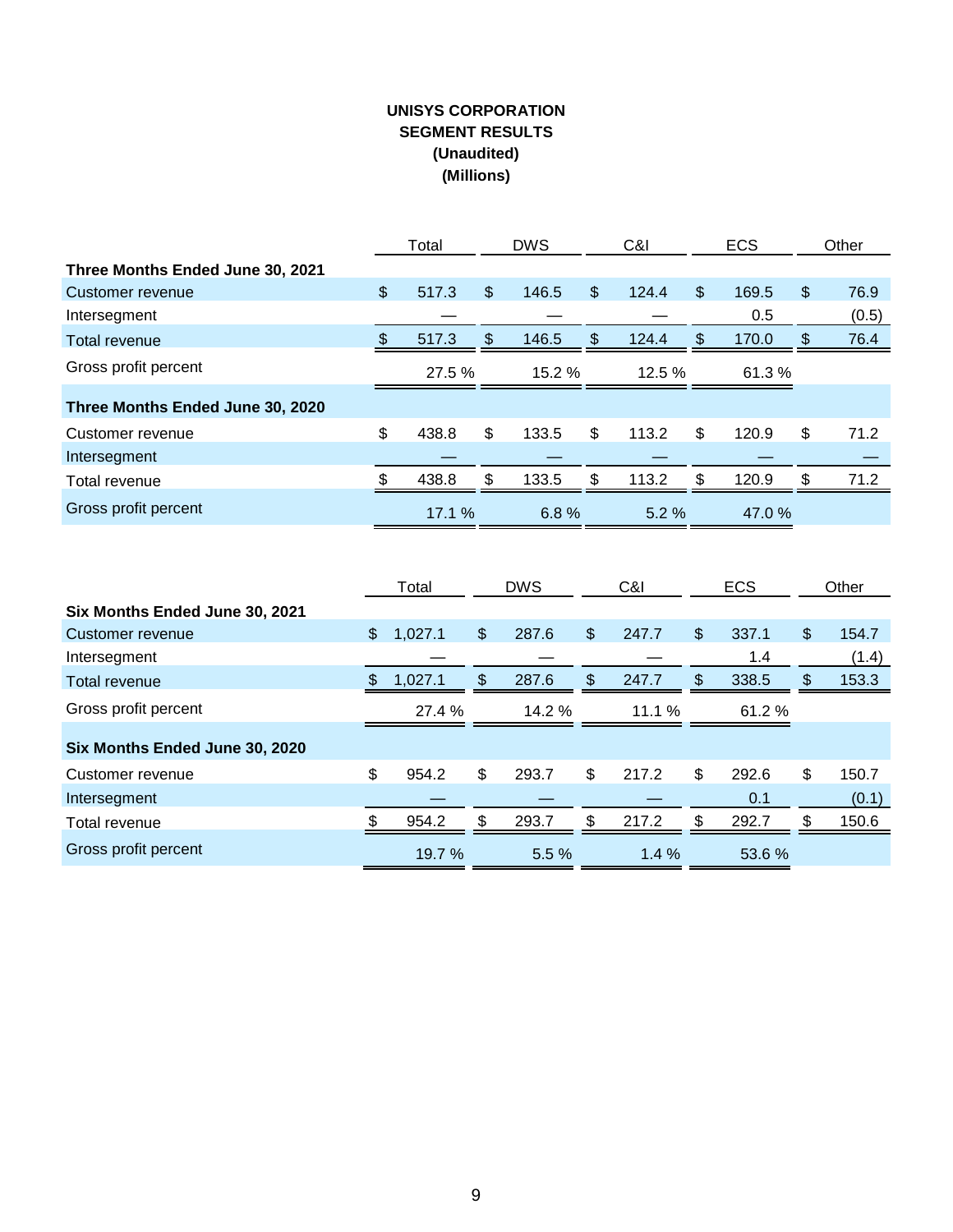## **UNISYS CORPORATION CONSOLIDATED BALANCE SHEETS (Unaudited) (Millions)**

|                                                |                             | <b>June 30,</b><br>2021 | December 31,<br>2020 |
|------------------------------------------------|-----------------------------|-------------------------|----------------------|
| <b>Assets</b>                                  |                             |                         |                      |
| Current assets:                                |                             |                         |                      |
| Cash and cash equivalents                      | \$                          | 596.7                   | \$<br>898.5          |
| Accounts receivable, net                       |                             | 400.7                   | 460.5                |
| <b>Contract assets</b>                         |                             | 47.8                    | 44.3                 |
| Inventories                                    |                             | 6.1                     | 13.4                 |
| Prepaid expenses and other current assets      |                             | 94.9                    | 89.3                 |
| <b>Total current assets</b>                    |                             | 1,146.2                 | 1,506.0              |
| <b>Properties</b>                              |                             | 712.9                   | 727.0                |
| Less-accumulated depreciation and amortization |                             | 605.5                   | 616.5                |
| Properties, net                                |                             | 107.4                   | 110.5                |
| Outsourcing assets, net                        |                             | 150.1                   | 173.9                |
| Marketable software, net                       |                             | 188.9                   | 193.6                |
| Operating lease right-of-use assets            |                             | 67.5                    | 79.3                 |
| Prepaid postretirement assets                  |                             | 124.1                   | 187.5                |
| Deferred income taxes                          |                             | 153.5                   | 136.2                |
| Goodwill                                       |                             | 226.2                   | 108.6                |
| Intangible assets, net                         |                             | 34.0                    |                      |
| <b>Restricted cash</b>                         |                             | 9.5                     | 8.2                  |
| Other long-term assets                         |                             | 168.9                   | 204.1                |
| <b>Total assets</b>                            | $\boldsymbol{\hat{\theta}}$ | 2,376.3                 | \$<br>2,707.9        |
| <b>Liabilities and deficit</b>                 |                             |                         |                      |
| <b>Current liabilities:</b>                    |                             |                         |                      |
| Current maturities of long-term-debt           | \$                          | 19.4                    | \$<br>102.8          |
| Accounts payable                               |                             | 131.0                   | 223.2                |
| Deferred revenue                               |                             | 242.0                   | 257.1                |
| Other accrued liabilities                      |                             | 286.5                   | 352.0                |
| <b>Total current liabilities</b>               |                             | 678.9                   | 935.1                |
| Long-term debt                                 |                             | 517.5                   | 527.1                |
| Long-term postretirement liabilities           |                             | 1,195.7                 | 1,286.1              |
| Long-term deferred revenue                     |                             | 143.3                   | 137.9                |
| Long-term operating lease liabilities          |                             | 54.1                    | 62.4                 |
| Other long-term liabilities                    |                             | 50.6                    | 71.4                 |
| Commitments and contingencies                  |                             |                         |                      |
| Total Unisys Corporation stockholders' deficit |                             | (308.8)                 | (356.8)              |
| Noncontrolling interests                       |                             | 45.0                    | 44.7                 |
| <b>Total deficit</b>                           |                             | (263.8)                 | (312.1)              |
| <b>Total liabilities and deficit</b>           | \$                          | 2,376.3                 | \$<br>2,707.9        |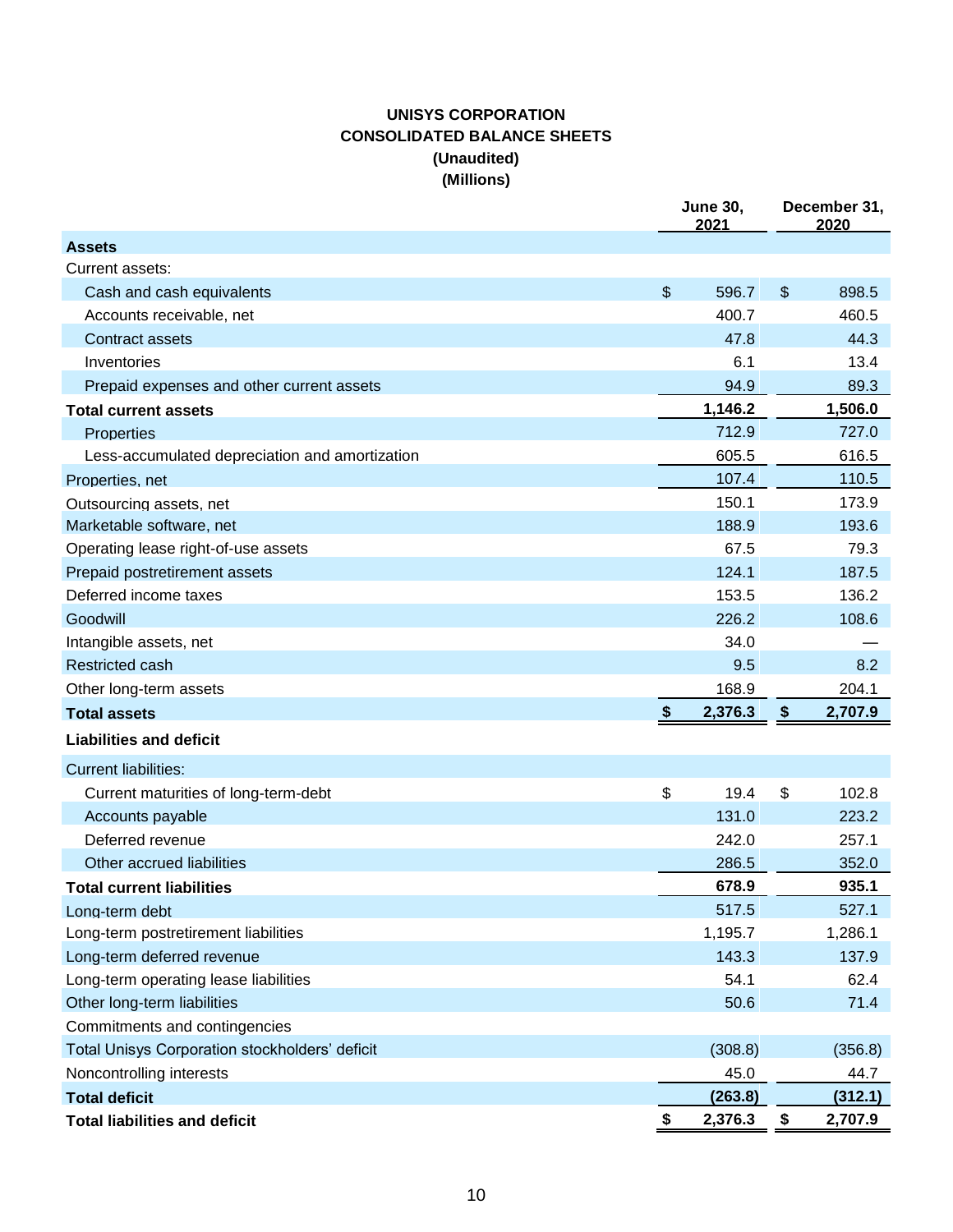## **UNISYS CORPORATION CONSOLIDATED STATEMENTS OF CASH FLOWS (Unaudited) (Millions)**

|                                                                                           | <b>Six Months Ended</b><br><b>June 30.</b> |               |
|-------------------------------------------------------------------------------------------|--------------------------------------------|---------------|
|                                                                                           | 2021                                       | 2020          |
| Cash flows from operating activities                                                      |                                            |               |
| Consolidated net loss from continuing operations                                          | (299.8)<br>\$                              | \$<br>(129.2) |
| Income from discontinued operations, net of tax                                           |                                            | 1.066.4       |
| Adjustments to reconcile consolidated net loss to net cash used for operating activities: |                                            |               |
| Gain on sale of U.S. Federal business                                                     |                                            | (1,057.4)     |
| Loss on debt extinguishment                                                               |                                            | 28.5          |
| Foreign currency translation losses                                                       | 1.2                                        | 15.3          |
| Non-cash interest expense                                                                 | 1.2                                        | 2.7           |
| Employee stock compensation                                                               | 7.0                                        | 8.0           |
| Depreciation and amortization of properties                                               | 15.2                                       | 15.6          |
| Depreciation and amortization of outsourcing assets                                       | 33.2                                       | 32.7          |
| Amortization of marketable software                                                       | 34.4                                       | 36.0          |
| Amortization of intangible assets                                                         | 0.5                                        |               |
| Other non-cash operating activities                                                       | (0.2)                                      | 1.3           |
| Loss on disposal of capital assets                                                        | 1.2                                        | 0.5           |
| Postretirement contributions                                                              | (32.1)                                     | (333.0)       |
| Postretirement expense                                                                    | 394.7                                      | 48.4          |
| Deferred income taxes, net                                                                | (65.2)                                     | (7.0)         |
| Changes in operating assets and liabilities                                               |                                            |               |
| Receivables, net and contract assets                                                      | 96.1                                       | 39.6          |
| Inventories                                                                               | 7.4                                        | 1.4           |
| Other assets                                                                              | (5.5)                                      | (3.0)         |
| Accounts pavable and current liabilities                                                  | (207.2)                                    | (161.5)       |
| Other liabilities                                                                         | 16.9                                       | 2.6           |
| Net cash used for operating activities                                                    | (1.0)                                      | (392.1)       |
| Cash flows from investing activities                                                      |                                            |               |
| Purchase of business                                                                      | (150.1)                                    |               |
| Net proceeds from sale of U.S. Federal business                                           |                                            | 1,159.4       |
| Proceeds from investments                                                                 | 2.261.6                                    | 1,735.3       |
| Purchases of investments                                                                  | (2,262.4)                                  | (1,755.9)     |
| Investment in marketable software                                                         | (29.7)                                     | (36.7)        |
| Capital additions of properties                                                           | (12.0)                                     | (10.6)        |
| Capital additions of outsourcing assets                                                   | (8.7)                                      | (15.8)        |
| Other                                                                                     | (0.4)                                      | (0.2)         |
| Net cash (used for) provided by investing activities                                      | (201.7)                                    | 1,075.5       |
| <b>Cash flows from financing activities</b>                                               |                                            |               |
| Proceeds from short-term borrowings                                                       |                                            | 60.3          |
| Proceeds from issuance of long-term debt                                                  | 1.5                                        | 4.0           |
| Payments of long-term debt                                                                | (95.4)                                     | (448.4)       |
| Cash paid for debt extinguishment                                                         |                                            | (23.7)        |
| Proceeds from exercise of stock options                                                   | 3.7                                        |               |
| Other                                                                                     | (7.7)                                      | (4.7)         |
| Net cash used for financing activities                                                    | (97.9)                                     | (412.5)       |
| Effect of exchange rate changes on cash, cash equivalents and restricted cash             | 0.1                                        | (30.3)        |
| Increase (decrease) in cash, cash equivalents and restricted cash                         | (300.5)                                    | 240.6         |
| Cash, cash equivalents and restricted cash, beginning of period                           | 906.7                                      | 551.8         |
| Cash. cash equivalents and restricted cash. end of period                                 | 606.2<br>- 5                               | 792.4<br>S.   |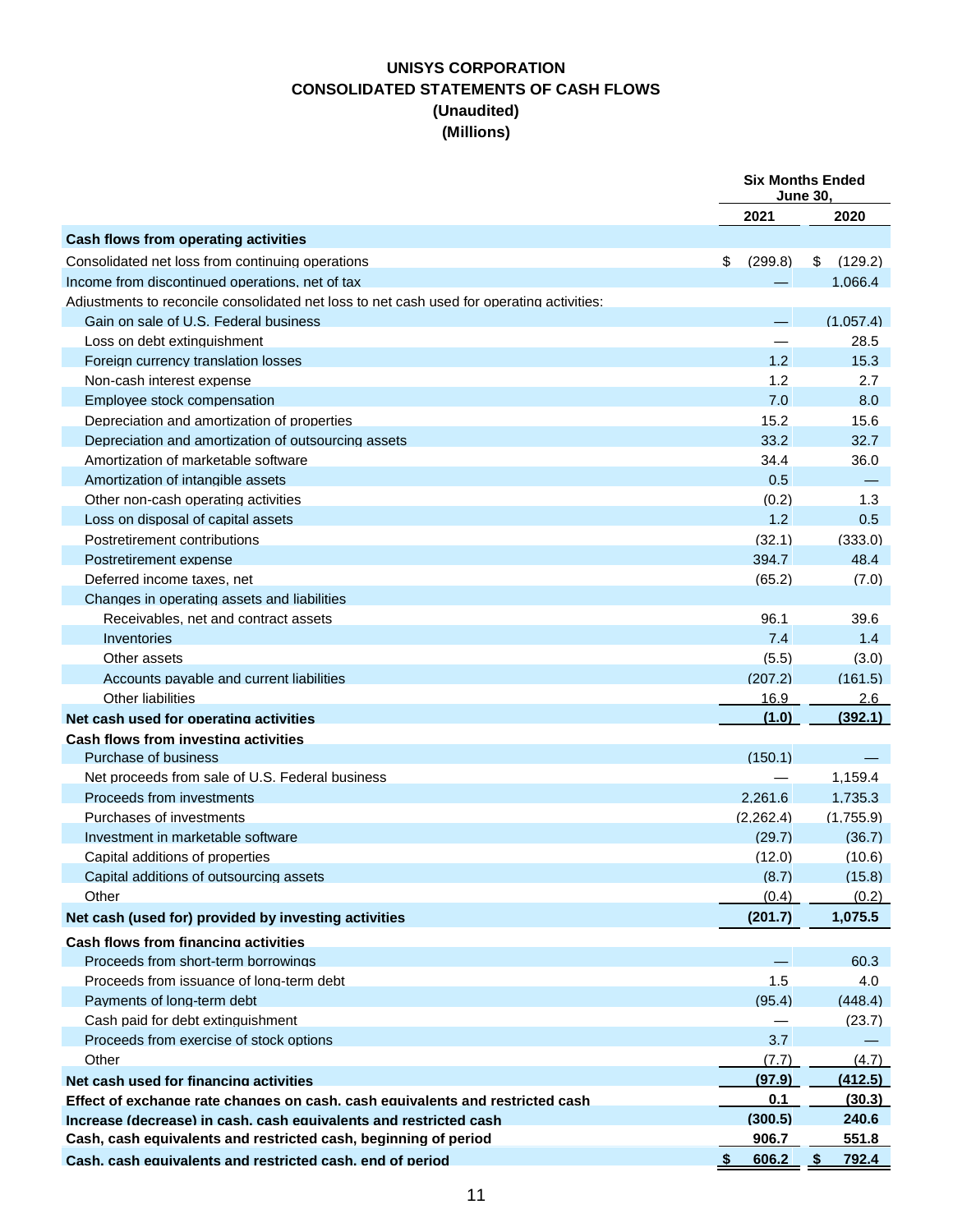## **UNISYS CORPORATION RECONCILIATIONS OF SELECTED GAAP MEASURES TO NON-GAAP MEASURES (Unaudited) (Millions, except per share data)**

|                                                                                                        |                                                                   | <b>Three Months Ended</b><br><b>June 30,</b> |           |                           |        |    | <b>Six Months Ended</b><br><b>June 30,</b> |    |           |  |
|--------------------------------------------------------------------------------------------------------|-------------------------------------------------------------------|----------------------------------------------|-----------|---------------------------|--------|----|--------------------------------------------|----|-----------|--|
|                                                                                                        |                                                                   |                                              | 2021      |                           | 2020   |    | 2021                                       |    | 2020      |  |
| <b>Unisys Corporation</b>                                                                              | GAAP net loss from continuing operations attributable to          | \$.                                          | (140.8)   | \$                        | (76.5) | \$ | (298.6)                                    | \$ | (129.7)   |  |
| Postretirement expense:                                                                                | pretax                                                            |                                              | 225.7     |                           | 24.9   |    | 394.7                                      |    | 48.4      |  |
|                                                                                                        | tax                                                               |                                              | 52.0      |                           | 0.4    |    | 52.4                                       |    | 0.7       |  |
|                                                                                                        | net of tax                                                        |                                              | 173.7     |                           | 24.5   |    | 342.3                                      |    | 47.7      |  |
| Cost reduction and other<br>expenses:                                                                  | pretax                                                            |                                              | 13.6      |                           | 42.8   |    | 32.7                                       |    | 74.6      |  |
|                                                                                                        | tax                                                               |                                              | 0.5       |                           | 0.5    |    | 0.6                                        |    | 1.1       |  |
|                                                                                                        | net of tax                                                        |                                              | 13.1      |                           | 42.3   |    | 32.1                                       |    | 73.5      |  |
|                                                                                                        | noncontrolling interest                                           |                                              |           |                           |        |    |                                            |    |           |  |
|                                                                                                        | net of noncontrolling interest                                    |                                              | 13.1      |                           | 42.3   |    | 32.1                                       |    | 73.5      |  |
| attributable to Unisys Corporation                                                                     | Non-GAAP net income (loss) from continuing operations             |                                              | 46.0      |                           | (9.7)  |    | 75.8                                       |    | (8.5)     |  |
| Add interest expense on convertible notes                                                              |                                                                   |                                              |           |                           |        |    |                                            |    |           |  |
| Non-GAAP net income (loss) attributable to Unisys<br><b>Corporation for diluted earnings per share</b> |                                                                   | \$                                           | 46.0      | \$                        | (9.7)  | \$ | 75.8                                       | \$ | (8.5)     |  |
| Weighted average shares (thousands)                                                                    |                                                                   |                                              | 67,080    |                           | 63,010 |    | 65,752                                     |    | 62,830    |  |
| Plus incremental shares from assumed conversion:                                                       |                                                                   |                                              |           |                           |        |    |                                            |    |           |  |
|                                                                                                        | Employee stock plans<br>Convertible notes                         |                                              | 740       |                           |        |    | 903                                        |    |           |  |
| Non-GAAP adjusted weighted average shares                                                              |                                                                   |                                              | 67,820    |                           | 63,010 |    | 66,655                                     |    | 62,830    |  |
| <b>GAAP basis</b>                                                                                      | Diluted earnings (loss) per share from continuing operations      |                                              |           |                           |        |    |                                            |    |           |  |
| Corporation for diluted earnings per share                                                             | GAAP net loss from continuing operations attributable to Unisys   |                                              | \$(140.8) | $\boldsymbol{\mathsf{S}}$ | (76.5) |    | \$ (298.6)                                 |    | \$(129.7) |  |
| Divided by weighted average shares                                                                     |                                                                   |                                              | 67,080    |                           | 63,010 |    | 65,752                                     |    | 62,830    |  |
| <b>GAAP diluted loss per share</b>                                                                     |                                                                   | $\boldsymbol{\mathsf{s}}$                    | (2.10)    | \$                        | (1.21) | \$ | (4.54)                                     | \$ | (2.06)    |  |
| <b>Non-GAAP basis</b>                                                                                  |                                                                   |                                              |           |                           |        |    |                                            |    |           |  |
| Non-GAAP net income (loss) from continuing operations                                                  | attributable to Unisys Corporation for diluted earnings per share | \$                                           | 46.0      | \$                        | (9.7)  | \$ | 75.8                                       | \$ | (8.5)     |  |
| Divided by Non-GAAP adjusted weighted average shares                                                   |                                                                   |                                              | 67,820    |                           | 63,010 |    | 66,655                                     |    | 62,830    |  |
| Non-GAAP diluted earnings (loss) per share                                                             |                                                                   | \$                                           | 0.68      | \$                        | (0.15) | \$ | 1.14                                       | \$ | (0.14)    |  |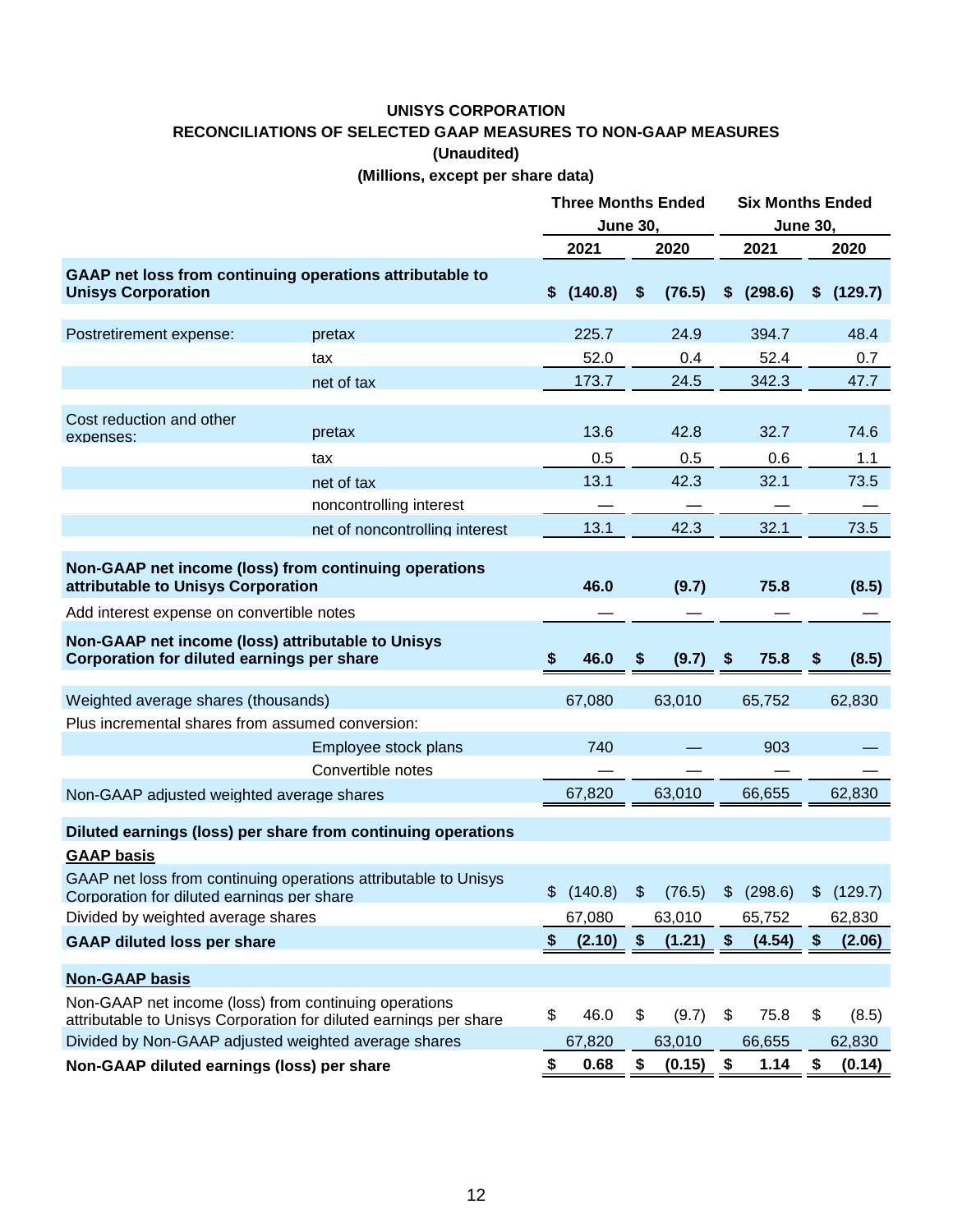## **UNISYS CORPORATION RECONCILIATIONS OF GAAP TO NON-GAAP (Unaudited) (Millions)**

## **FREE CASH FLOW**

|                                        |                 | <b>Three Months Ended</b> |    | <b>Six Months Ended</b> |    |                 |   |         |
|----------------------------------------|-----------------|---------------------------|----|-------------------------|----|-----------------|---|---------|
|                                        | <b>June 30,</b> |                           |    |                         |    | <b>June 30.</b> |   |         |
|                                        | 2021            |                           |    | 2020                    |    | 2021            |   | 2020    |
| Cash provided by (used for) operations | S.              | 41.9                      | \$ | (14.2)                  | S  | (1.0)           | S | (392.1) |
| Additions to marketable software       |                 | (12.3)                    |    | (19.4)                  |    | (29.7)          |   | (36.7)  |
| Additions to properties                |                 | (6.9)                     |    | (5.0)                   |    | (12.0)          |   | (10.6)  |
| Additions to outsourcing assets        |                 | (3.7)                     |    | (11.0)                  |    | (8.7)           |   | (15.8)  |
| Free cash flow                         |                 | 19.0                      |    | (49.6)                  |    | (51.4)          |   | (455.2) |
| Postretirement funding                 |                 | 10.5                      |    | 5.3                     |    | 32.1            |   | 333.0   |
| Discontinued operations                |                 |                           |    | (0.1)                   |    |                 |   | (9.1)   |
| Cost reduction and other payments      |                 | 25.0                      |    | 7.3                     |    | 49.4            |   | 18.0    |
| <b>Adjusted free cash flow</b>         |                 | 54.5                      | 5  | (37.1)                  | \$ | 30.1            | 5 | (113.3) |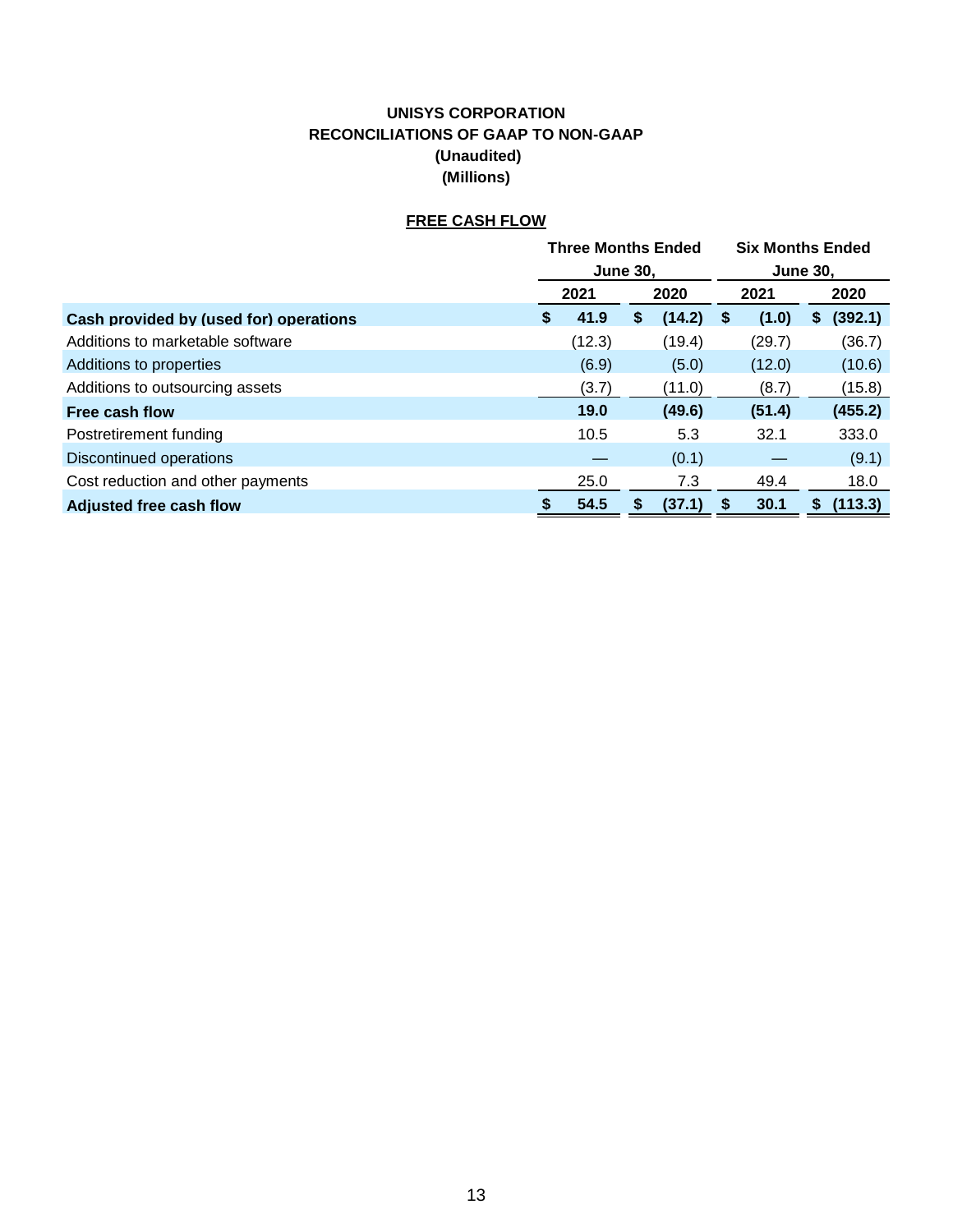## **UNISYS CORPORATION RECONCILIATIONS OF GAAP TO NON-GAAP (Unaudited) (Millions)**

#### **EBITDA**

|                                                                                          | <b>Three Months Ended</b> |           |                |        |                | <b>Six Months Ended</b> |     |               |  |  |
|------------------------------------------------------------------------------------------|---------------------------|-----------|----------------|--------|----------------|-------------------------|-----|---------------|--|--|
|                                                                                          | <b>June 30,</b>           |           |                |        |                | <b>June 30.</b>         |     |               |  |  |
|                                                                                          |                           | 2021      |                | 2020   |                | 2021                    |     | 2020          |  |  |
| Net loss from continuing operations attributable to Unisys<br>Corporation                |                           | \$(140.8) | \$             | (76.5) | \$             | (298.6)                 | \$. | (129.7)       |  |  |
| Net income (loss) attributable to noncontrolling interests                               |                           | (1.5)     |                |        |                | (1.2)                   |     | 0.5           |  |  |
| Interest expense, net of interest income of \$1.9, \$2.4, \$3.5, \$4.7,<br>respectively* |                           | 6.5       |                | 2.2    |                | 15.1                    |     | 13.8          |  |  |
| Provision (benefit) for income taxes                                                     |                           | (53.1)    |                | 9.7    |                | (44.7)                  |     | 20.5          |  |  |
| Depreciation                                                                             |                           | 24.7      |                | 24.1   |                | 48.4                    |     | 48.3          |  |  |
| Amortization                                                                             |                           | 19.4      |                | 22.4   |                | 34.9                    |     | 36.0          |  |  |
| <b>EBITDA</b>                                                                            |                           | (144.8)   |                | (18.1) | \$.            | (246.1)                 | \$  | (10.6)        |  |  |
|                                                                                          |                           |           |                |        |                |                         |     |               |  |  |
| Postretirement expense                                                                   | \$                        | 225.7     | $\mathfrak{L}$ | 24.9   | $\mathfrak{L}$ | 394.7                   | \$  | 48.4          |  |  |
| Debt extinguishment, cost reduction and other expenses**                                 |                           | 10.1      |                | 34.6   |                | 29.2                    |     | 66.4          |  |  |
| Non-cash share based expense                                                             |                           | 3.7       |                | 2.9    |                | 7.0                     |     | 8.0           |  |  |
| Other expense, net adjustment***                                                         |                           | (0.3)     |                | (2.3)  |                | 3.5                     |     | $2.2^{\circ}$ |  |  |
| <b>Adjusted EBITDA</b>                                                                   | æ.                        | 94.4      | S              | 42.0   | S.             | 188.3                   | S   | 114.4         |  |  |

\*Included in other (expense), net on the consolidated statements of income (loss)

\*\*Reduced for depreciation and amortization included above

\*\*\*Other (income) expense, net as reported on the consolidated statements of income (loss) less postretirement expense, interest income and items included in cost reduction and other expenses

|                                                                                                      | <b>Three Months Ended</b> |                 |          | <b>Six Months Ended</b> |                 |          |  |  |
|------------------------------------------------------------------------------------------------------|---------------------------|-----------------|----------|-------------------------|-----------------|----------|--|--|
|                                                                                                      |                           | <b>June 30.</b> |          |                         | <b>June 30.</b> |          |  |  |
|                                                                                                      | 2021                      |                 | 2020     | 2021                    |                 | 2020     |  |  |
| Revenue                                                                                              | \$517.3                   | $\mathcal{L}$   | 438.8    | \$1,027.1               | SS.             | 954.2    |  |  |
| Net loss from continuing operations attributable to Unisys<br>Corporation as a percentage of revenue | (27.2) %                  |                 | (17.4) % | (29.1) %                |                 | (13.6) % |  |  |
| Adjusted EBITDA as a percentage of revenue                                                           | $18.2 \%$                 |                 | 9.6%     | 18.3%                   |                 | 12.0%    |  |  |